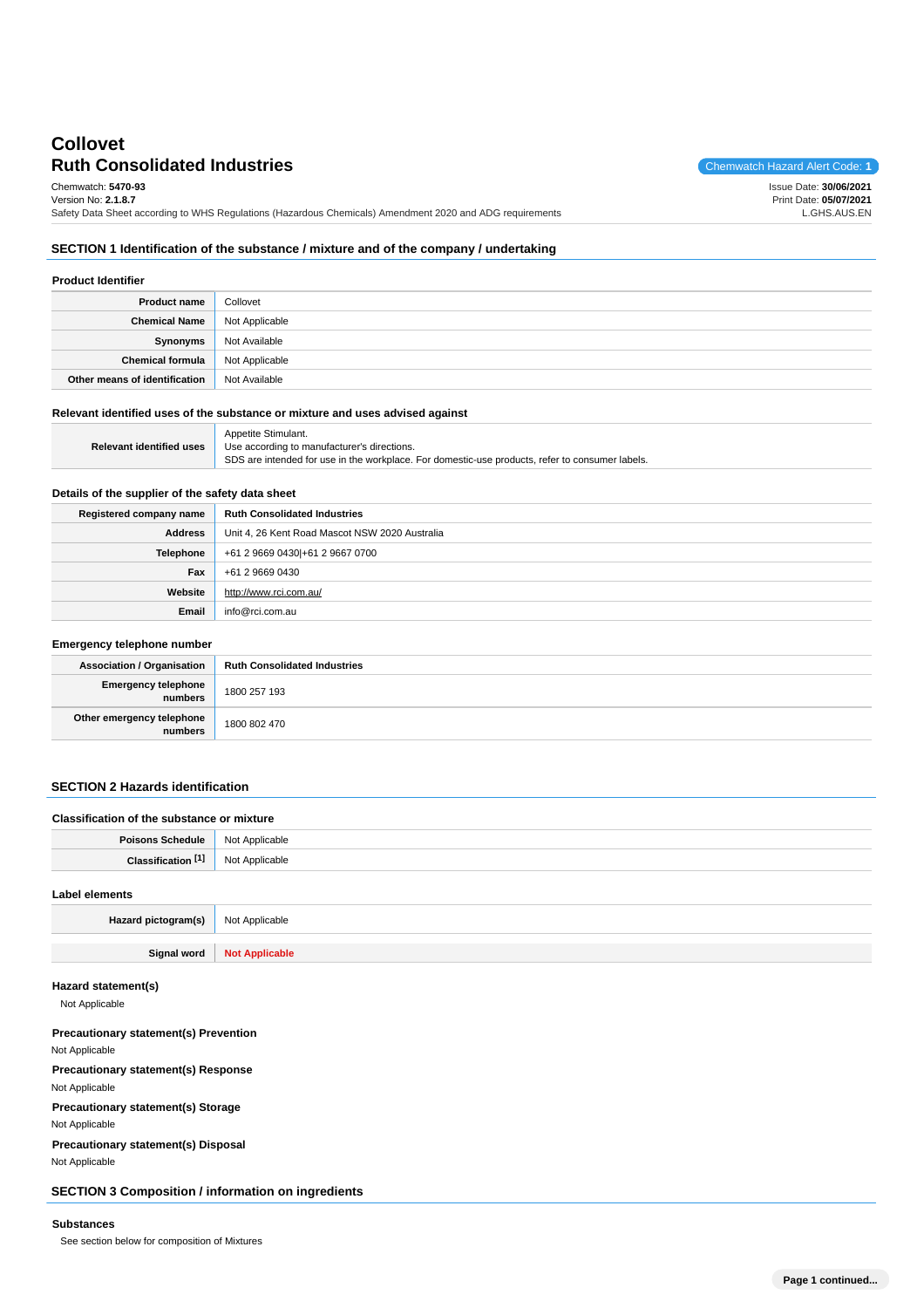#### **Mixtures**

| <b>CAS No</b> | %[weight]                                           | Name                                                                                                                                    |
|---------------|-----------------------------------------------------|-----------------------------------------------------------------------------------------------------------------------------------------|
| 1185-57-5     | $<$ 5                                               | ammonium ferric citrate                                                                                                                 |
| Not Available |                                                     | $(<25 \text{ g/l})$                                                                                                                     |
| Legend:       | Classification drawn from C&L * EU IOELVs available | 1. Classified by Chemwatch; 2. Classification drawn from HCIS; 3. Classification drawn from Regulation (EU) No 1272/2008 - Annex VI; 4. |

## **SECTION 4 First aid measures**

#### **Description of first aid measures**

| <b>Eye Contact</b>  | If this product comes in contact with eyes:<br>▶ Wash out immediately with water.<br>If irritation continues, seek medical attention.<br>Removal of contact lenses after an eye injury should only be undertaken by skilled personnel. |
|---------------------|----------------------------------------------------------------------------------------------------------------------------------------------------------------------------------------------------------------------------------------|
| <b>Skin Contact</b> | If skin contact occurs:<br>Immediately remove all contaminated clothing, including footwear.<br>Flush skin and hair with running water (and soap if available).<br>Seek medical attention in event of irritation.                      |
| Inhalation          | If fumes, aerosols or combustion products are inhaled remove from contaminated area.<br>• Other measures are usually unnecessary.                                                                                                      |
| Ingestion           | Immediately give a glass of water.<br>First aid is not generally required. If in doubt, contact a Poisons Information Centre or a doctor.                                                                                              |

#### **Indication of any immediate medical attention and special treatment needed**

Treat symptomatically.

- For acute or short term repeated exposures to iron and its derivatives:
	- Always treat symptoms rather than history.
	- In general, however, toxic doses exceed 20 mg/kg of ingested material (as elemental iron) with lethal doses exceeding 180 mg/kg.
	- Control of iron stores depend on variation in absorption rather than excretion. Absorption occurs through aspiration, ingestion and burned skin.
	- $\ddot{\phantom{1}}$ Hepatic damage may progress to failure with hypoprothrombinaemia and hypoglycaemia. Hepatorenal syndrome may occur.
	- Iron intoxication may also result in decreased cardiac output and increased cardiac pooling which subsequently produces hypotension.
	- Serum iron should be analysed in symptomatic patients. Serum iron levels (2-4 hrs post-ingestion) greater that 100 ug/dL indicate poisoning with levels, in excess of 350 ug/dL,
	- being potentially serious. Emesis or lavage (for obtunded patients with no gag reflex)are the usual means of decontamination. Activated charcoal does not effectively bind iron.
	- Catharsis (using sodium sulfate or magnesium sulfate) may only be used if the patient already has diarrhoea.
	- **P** Deferoxamine is a specific chelator of ferric (3+) iron and is currently the antidote of choice. It should be administered parenterally. [Ellenhorn and Barceloux: Medical Toxicology]

### **SECTION 5 Firefighting measures**

#### **Extinguishing media**

- **There is no restriction on the type of extinguisher which may be used.**
- Use extinguishing media suitable for surrounding area.

#### **Special hazards arising from the substrate or mixture**

| compatibilitv<br>Fire Inc | Avoid contamination with oxidising agents i.e. nitrates, oxidising acids, chlorine bleaches, pool chlorine etc. as ignition may result |
|---------------------------|----------------------------------------------------------------------------------------------------------------------------------------|
|                           |                                                                                                                                        |

## **Advice for firefighters**

| <b>AUVILE IUI IIIEIIUIIIEI S</b> |                                                                                                                                                                                                                                                                                                                                                                                                                                                                                                                                                                                                                                         |
|----------------------------------|-----------------------------------------------------------------------------------------------------------------------------------------------------------------------------------------------------------------------------------------------------------------------------------------------------------------------------------------------------------------------------------------------------------------------------------------------------------------------------------------------------------------------------------------------------------------------------------------------------------------------------------------|
| <b>Fire Fighting</b>             | Alert Fire Brigade and tell them location and nature of hazard.<br>▶ Wear breathing apparatus plus protective gloves in the event of a fire.<br>▶ Prevent, by any means available, spillage from entering drains or water courses.<br>Use fire fighting procedures suitable for surrounding area.<br>DO NOT approach containers suspected to be hot.<br>Cool fire exposed containers with water spray from a protected location.<br>If safe to do so, remove containers from path of fire.<br>Equipment should be thoroughly decontaminated after use.                                                                                  |
| <b>Fire/Explosion Hazard</b>     | The material is not readily combustible under normal conditions.<br>However, it will break down under fire conditions and the organic component may burn.<br>Not considered to be a significant fire risk.<br>Heat may cause expansion or decomposition with violent rupture of containers.<br>Decomposes on heating and may produce toxic fumes of carbon monoxide (CO).<br>May emit acrid smoke.<br>Other decomposition products include:<br>carbon dioxide (CO2)<br>nitrogen oxides (NOx)<br>metal oxides<br>other pyrolysis products typical of burning organic material.<br>May emit poisonous fumes.<br>May emit corrosive fumes. |
| <b>HAZCHEM</b>                   | Not Applicable                                                                                                                                                                                                                                                                                                                                                                                                                                                                                                                                                                                                                          |

#### **SECTION 6 Accidental release measures**

**Personal precautions, protective equipment and emergency procedures**

See section 8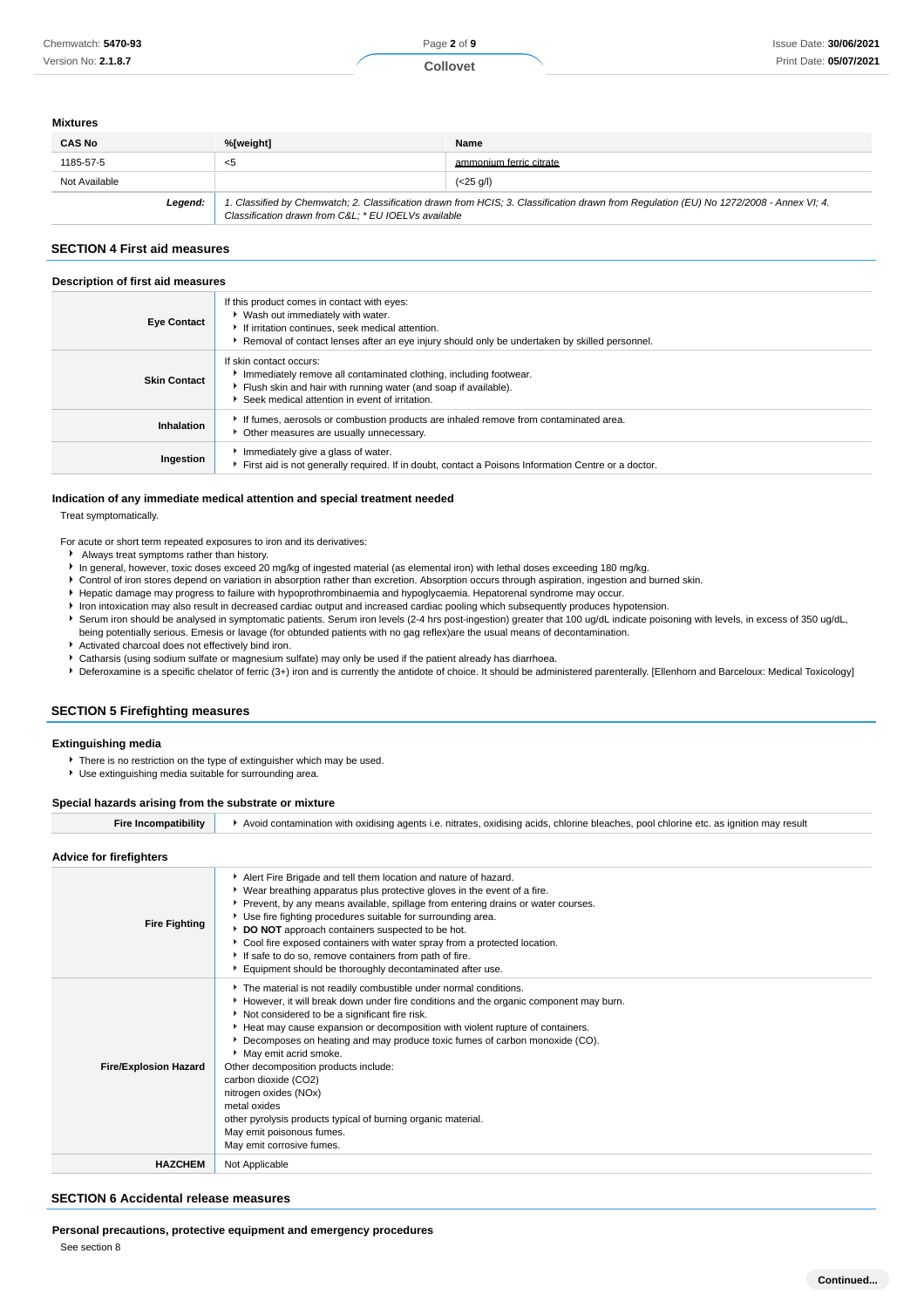## **Environmental precautions**

See section 12

## **Methods and material for containment and cleaning up**

| <b>Minor Spills</b> | Clean up all spills immediately.<br>Avoid breathing vapours and contact with skin and eyes.<br>Control personal contact with the substance, by using protective equipment.<br>▶ Contain and absorb spill with sand, earth, inert material or vermiculite.<br>▶ Wipe up.<br>• Place in a suitable, labelled container for waste disposal.                                                                                                                                                                                                                                                                                                                                                                                                                                                                                                 |
|---------------------|------------------------------------------------------------------------------------------------------------------------------------------------------------------------------------------------------------------------------------------------------------------------------------------------------------------------------------------------------------------------------------------------------------------------------------------------------------------------------------------------------------------------------------------------------------------------------------------------------------------------------------------------------------------------------------------------------------------------------------------------------------------------------------------------------------------------------------------|
| <b>Major Spills</b> | Moderate hazard.<br>Clear area of personnel and move upwind.<br>Alert Fire Brigade and tell them location and nature of hazard.<br>▶ Wear breathing apparatus plus protective gloves.<br>▶ Prevent, by any means available, spillage from entering drains or water course.<br>Stop leak if safe to do so.<br>Contain spill with sand, earth or vermiculite.<br>▶ Collect recoverable product into labelled containers for recycling.<br>Neutralise/decontaminate residue (see Section 13 for specific agent).<br>Collect solid residues and seal in labelled drums for disposal.<br>▶ Wash area and prevent runoff into drains.<br>After clean up operations, decontaminate and launder all protective clothing and equipment before storing and re-using.<br>If contamination of drains or waterways occurs, advise emergency services. |

Personal Protective Equipment advice is contained in Section 8 of the SDS.

## **SECTION 7 Handling and storage**

| Precautions for safe handling |                                                                                                                                                                                                                                                                                                                                                                                                                                                                                                                                                                                                                                                                                                                                                                                                                                                                                    |
|-------------------------------|------------------------------------------------------------------------------------------------------------------------------------------------------------------------------------------------------------------------------------------------------------------------------------------------------------------------------------------------------------------------------------------------------------------------------------------------------------------------------------------------------------------------------------------------------------------------------------------------------------------------------------------------------------------------------------------------------------------------------------------------------------------------------------------------------------------------------------------------------------------------------------|
| Safe handling                 | DO NOT allow clothing wet with material to stay in contact with skin<br>Avoid all personal contact, including inhalation.<br>▶ Wear protective clothing when risk of exposure occurs.<br>Use in a well-ventilated area.<br>Avoid contact with moisture.<br>Avoid contact with incompatible materials.<br>V When handling, DO NOT eat, drink or smoke.<br>Keep containers securely sealed when not in use.<br>Avoid physical damage to containers.<br>Always wash hands with soap and water after handling.<br>▶ Work clothes should be laundered separately. Launder contaminated clothing before re-use.<br>▶ Use good occupational work practice.<br>▶ Observe manufacturer's storage and handling recommendations contained within this SDS.<br>Atmosphere should be regularly checked against established exposure standards to ensure safe working conditions are maintained. |
| Other information             | Store in original containers.<br>Keep containers securely sealed.<br>Store in a cool, dry, well-ventilated area.<br>Store away from incompatible materials and foodstuff containers.<br>▶ Protect containers against physical damage and check regularly for leaks.<br>▶ Observe manufacturer's storage and handling recommendations contained within this SDS.                                                                                                                                                                                                                                                                                                                                                                                                                                                                                                                    |

## **Conditions for safe storage, including any incompatibilities**

| Suitable container      | Glass container is suitable for laboratory quantities<br>Polyethylene or polypropylene container.<br>Packing as recommended by manufacturer.<br>• Check all containers are clearly labelled and free from leaks. |
|-------------------------|------------------------------------------------------------------------------------------------------------------------------------------------------------------------------------------------------------------|
| Storage incompatibility | Avoid reaction with oxidising agents                                                                                                                                                                             |

## **SECTION 8 Exposure controls / personal protection**

## **Control parameters**

#### **Occupational Exposure Limits (OEL)** I

| Source                       | Ingredient              | <b>Material name</b>        |               | <b>TWA</b>    | <b>STEL</b>         |        | Peak          | <b>Notes</b>  |
|------------------------------|-------------------------|-----------------------------|---------------|---------------|---------------------|--------|---------------|---------------|
| Australia Exposure Standards | ammonium ferric citrate | Iron salts, soluble (as Fe) |               | 1 mg/m $3$    | Not Available       |        | Not Available | Not Available |
| <b>Emergency Limits</b>      |                         |                             |               |               |                     |        |               |               |
| Ingredient                   | TEEL-1                  |                             | TEEL-2        |               |                     | TEEL-3 |               |               |
| Collovet                     | Not Available           |                             | Not Available |               |                     |        | Not Available |               |
|                              |                         |                             |               |               |                     |        |               |               |
| Ingredient                   | <b>Original IDLH</b>    |                             |               |               | <b>Revised IDLH</b> |        |               |               |
| ammonium ferric citrate      | Not Available           |                             |               | Not Available |                     |        |               |               |

#### **MATERIAL DATA**

## **Exposure controls**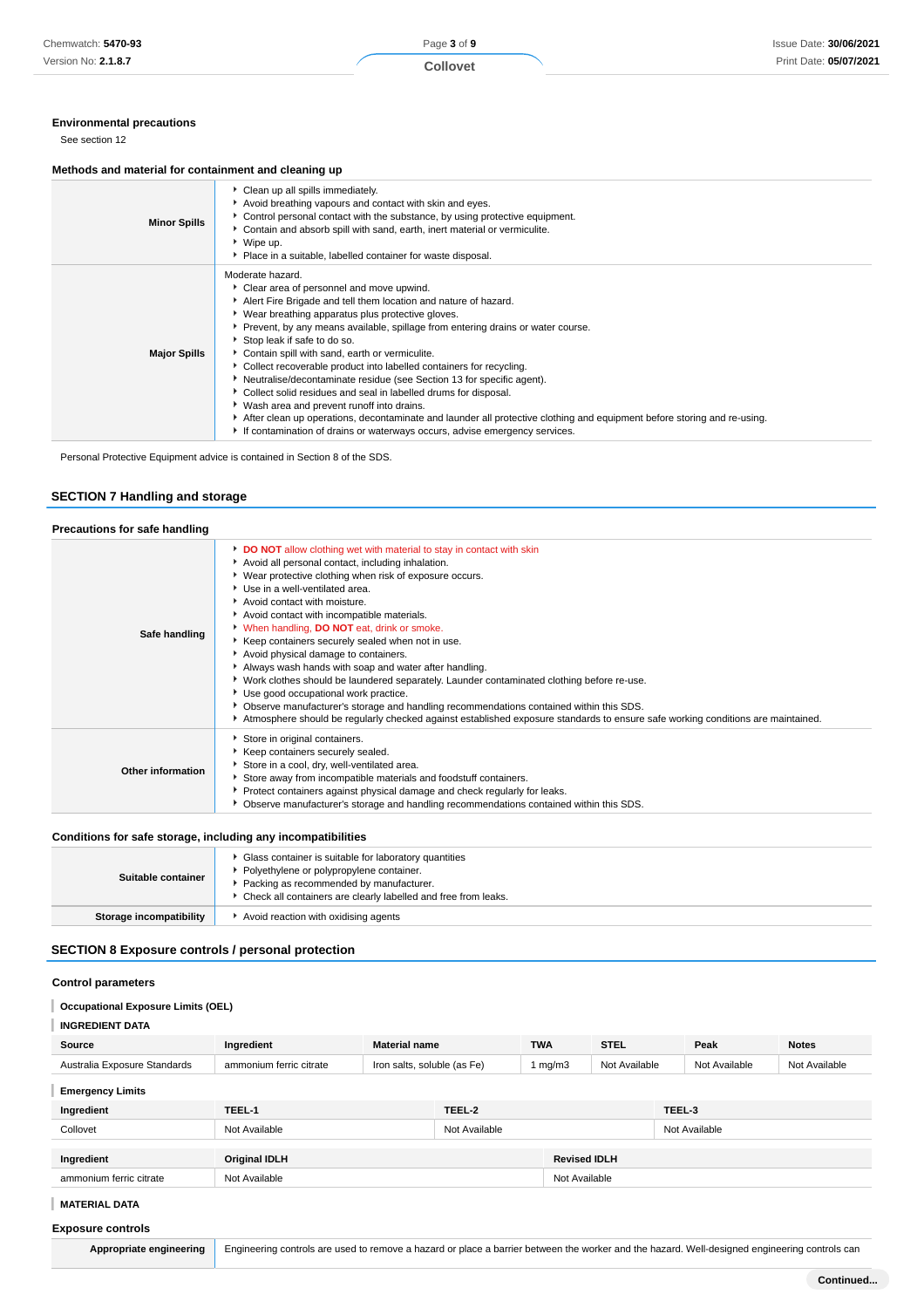|                            | be highly effective in protecting workers and will typically be independent of worker interactions to provide this high level of protection.<br>The basic types of engineering controls are:<br>Process controls which involve changing the way a job activity or process is done to reduce the risk.<br>Enclosure and/or isolation of emission source which keeps a selected hazard "physically" away from the worker and ventilation that strategically<br>"adds" and "removes" air in the work environment. Ventilation can remove or dilute an air contaminant if designed properly. The design of a<br>ventilation system must match the particular process and chemical or contaminant in use.<br>Employers may need to use multiple types of controls to prevent employee overexposure.                                                                                                                                                                                                                                                                                                                                                                                                                                                                                                                                                                                                                                                                                                                                                                                                                                                                                                                                                                                                                                                                                                                                                                                                                                                                                               |                                                                                                                                                                                                                                                                                                                                                                                                                                                                                                                                        |                                     |  |  |  |
|----------------------------|----------------------------------------------------------------------------------------------------------------------------------------------------------------------------------------------------------------------------------------------------------------------------------------------------------------------------------------------------------------------------------------------------------------------------------------------------------------------------------------------------------------------------------------------------------------------------------------------------------------------------------------------------------------------------------------------------------------------------------------------------------------------------------------------------------------------------------------------------------------------------------------------------------------------------------------------------------------------------------------------------------------------------------------------------------------------------------------------------------------------------------------------------------------------------------------------------------------------------------------------------------------------------------------------------------------------------------------------------------------------------------------------------------------------------------------------------------------------------------------------------------------------------------------------------------------------------------------------------------------------------------------------------------------------------------------------------------------------------------------------------------------------------------------------------------------------------------------------------------------------------------------------------------------------------------------------------------------------------------------------------------------------------------------------------------------------------------------------|----------------------------------------------------------------------------------------------------------------------------------------------------------------------------------------------------------------------------------------------------------------------------------------------------------------------------------------------------------------------------------------------------------------------------------------------------------------------------------------------------------------------------------------|-------------------------------------|--|--|--|
|                            | velocities which, in turn, determine the "capture velocities" of fresh circulating air required to effectively remove the contaminant.                                                                                                                                                                                                                                                                                                                                                                                                                                                                                                                                                                                                                                                                                                                                                                                                                                                                                                                                                                                                                                                                                                                                                                                                                                                                                                                                                                                                                                                                                                                                                                                                                                                                                                                                                                                                                                                                                                                                                       | Local exhaust ventilation usually required. If risk of overexposure exists, wear approved respirator. Correct fit is essential to obtain adequate<br>protection. Supplied-air type respirator may be required in special circumstances. Correct fit is essential to ensure adequate protection.<br>An approved self contained breathing apparatus (SCBA) may be required in some situations.<br>Provide adequate ventilation in warehouse or closed storage area. Air contaminants generated in the workplace possess varying "escape" |                                     |  |  |  |
|                            | Type of Contaminant:<br>Air Speed:                                                                                                                                                                                                                                                                                                                                                                                                                                                                                                                                                                                                                                                                                                                                                                                                                                                                                                                                                                                                                                                                                                                                                                                                                                                                                                                                                                                                                                                                                                                                                                                                                                                                                                                                                                                                                                                                                                                                                                                                                                                           |                                                                                                                                                                                                                                                                                                                                                                                                                                                                                                                                        |                                     |  |  |  |
|                            | solvent, vapours, degreasing etc., evaporating from tank (in still air).                                                                                                                                                                                                                                                                                                                                                                                                                                                                                                                                                                                                                                                                                                                                                                                                                                                                                                                                                                                                                                                                                                                                                                                                                                                                                                                                                                                                                                                                                                                                                                                                                                                                                                                                                                                                                                                                                                                                                                                                                     | $0.25 - 0.5$ m/s<br>$(50-100)$ f/min.)                                                                                                                                                                                                                                                                                                                                                                                                                                                                                                 |                                     |  |  |  |
|                            | aerosols, fumes from pouring operations, intermittent container filling, low speed conveyer transfers, welding, spray<br>drift, plating acid fumes, pickling (released at low velocity into zone of active generation)                                                                                                                                                                                                                                                                                                                                                                                                                                                                                                                                                                                                                                                                                                                                                                                                                                                                                                                                                                                                                                                                                                                                                                                                                                                                                                                                                                                                                                                                                                                                                                                                                                                                                                                                                                                                                                                                       |                                                                                                                                                                                                                                                                                                                                                                                                                                                                                                                                        | 0.5-1 m/s (100-200<br>f/min.)       |  |  |  |
| controls                   | direct spray, spray painting in shallow booths, drum filling, conveyer loading, crusher dusts, gas discharge (active<br>generation into zone of rapid air motion)                                                                                                                                                                                                                                                                                                                                                                                                                                                                                                                                                                                                                                                                                                                                                                                                                                                                                                                                                                                                                                                                                                                                                                                                                                                                                                                                                                                                                                                                                                                                                                                                                                                                                                                                                                                                                                                                                                                            |                                                                                                                                                                                                                                                                                                                                                                                                                                                                                                                                        | 1-2.5 m/s (200-500<br>f/min.)       |  |  |  |
|                            | grinding, abrasive blasting, tumbling, high speed wheel generated dusts (released at high initial velocity into zone of<br>very high rapid air motion).                                                                                                                                                                                                                                                                                                                                                                                                                                                                                                                                                                                                                                                                                                                                                                                                                                                                                                                                                                                                                                                                                                                                                                                                                                                                                                                                                                                                                                                                                                                                                                                                                                                                                                                                                                                                                                                                                                                                      |                                                                                                                                                                                                                                                                                                                                                                                                                                                                                                                                        | $2.5 - 10$ m/s<br>(500-2000 f/min.) |  |  |  |
|                            | Within each range the appropriate value depends on:                                                                                                                                                                                                                                                                                                                                                                                                                                                                                                                                                                                                                                                                                                                                                                                                                                                                                                                                                                                                                                                                                                                                                                                                                                                                                                                                                                                                                                                                                                                                                                                                                                                                                                                                                                                                                                                                                                                                                                                                                                          |                                                                                                                                                                                                                                                                                                                                                                                                                                                                                                                                        |                                     |  |  |  |
|                            | Lower end of the range                                                                                                                                                                                                                                                                                                                                                                                                                                                                                                                                                                                                                                                                                                                                                                                                                                                                                                                                                                                                                                                                                                                                                                                                                                                                                                                                                                                                                                                                                                                                                                                                                                                                                                                                                                                                                                                                                                                                                                                                                                                                       | Upper end of the range                                                                                                                                                                                                                                                                                                                                                                                                                                                                                                                 |                                     |  |  |  |
|                            | 1: Room air currents minimal or favourable to capture                                                                                                                                                                                                                                                                                                                                                                                                                                                                                                                                                                                                                                                                                                                                                                                                                                                                                                                                                                                                                                                                                                                                                                                                                                                                                                                                                                                                                                                                                                                                                                                                                                                                                                                                                                                                                                                                                                                                                                                                                                        | 1: Disturbing room air currents                                                                                                                                                                                                                                                                                                                                                                                                                                                                                                        |                                     |  |  |  |
|                            | 2: Contaminants of low toxicity or of nuisance value only.                                                                                                                                                                                                                                                                                                                                                                                                                                                                                                                                                                                                                                                                                                                                                                                                                                                                                                                                                                                                                                                                                                                                                                                                                                                                                                                                                                                                                                                                                                                                                                                                                                                                                                                                                                                                                                                                                                                                                                                                                                   | 2: Contaminants of high toxicity                                                                                                                                                                                                                                                                                                                                                                                                                                                                                                       |                                     |  |  |  |
|                            | 3: Intermittent, low production.                                                                                                                                                                                                                                                                                                                                                                                                                                                                                                                                                                                                                                                                                                                                                                                                                                                                                                                                                                                                                                                                                                                                                                                                                                                                                                                                                                                                                                                                                                                                                                                                                                                                                                                                                                                                                                                                                                                                                                                                                                                             | 3: High production, heavy use                                                                                                                                                                                                                                                                                                                                                                                                                                                                                                          |                                     |  |  |  |
|                            | 4: Large hood or large air mass in motion                                                                                                                                                                                                                                                                                                                                                                                                                                                                                                                                                                                                                                                                                                                                                                                                                                                                                                                                                                                                                                                                                                                                                                                                                                                                                                                                                                                                                                                                                                                                                                                                                                                                                                                                                                                                                                                                                                                                                                                                                                                    | 4: Small hood-local control only                                                                                                                                                                                                                                                                                                                                                                                                                                                                                                       |                                     |  |  |  |
|                            | Simple theory shows that air velocity falls rapidly with distance away from the opening of a simple extraction pipe. Velocity generally decreases<br>with the square of distance from the extraction point (in simple cases). Therefore the air speed at the extraction point should be adjusted,<br>accordingly, after reference to distance from the contaminating source. The air velocity at the extraction fan, for example, should be a minimum of<br>1-2 m/s (200-400 f/min) for extraction of solvents generated in a tank 2 meters distant from the extraction point. Other mechanical considerations,<br>producing performance deficits within the extraction apparatus, make it essential that theoretical air velocities are multiplied by factors of 10 or<br>more when extraction systems are installed or used.                                                                                                                                                                                                                                                                                                                                                                                                                                                                                                                                                                                                                                                                                                                                                                                                                                                                                                                                                                                                                                                                                                                                                                                                                                                               |                                                                                                                                                                                                                                                                                                                                                                                                                                                                                                                                        |                                     |  |  |  |
| <b>Personal protection</b> |                                                                                                                                                                                                                                                                                                                                                                                                                                                                                                                                                                                                                                                                                                                                                                                                                                                                                                                                                                                                                                                                                                                                                                                                                                                                                                                                                                                                                                                                                                                                                                                                                                                                                                                                                                                                                                                                                                                                                                                                                                                                                              |                                                                                                                                                                                                                                                                                                                                                                                                                                                                                                                                        |                                     |  |  |  |
| Eye and face protection    | Safety glasses with side shields<br>٠<br>Chemical goggles.<br>▶ Contact lenses may pose a special hazard; soft contact lenses may absorb and concentrate irritants. A written policy document, describing<br>the wearing of lenses or restrictions on use, should be created for each workplace or task. This should include a review of lens absorption<br>and adsorption for the class of chemicals in use and an account of injury experience. Medical and first-aid personnel should be trained in<br>their removal and suitable equipment should be readily available. In the event of chemical exposure, begin eye irrigation immediately and<br>remove contact lens as soon as practicable. Lens should be removed at the first signs of eye redness or irritation - lens should be removed in<br>a clean environment only after workers have washed hands thoroughly. [CDC NIOSH Current Intelligence Bulletin 59], [AS/NZS 1336 or<br>national equivalent]                                                                                                                                                                                                                                                                                                                                                                                                                                                                                                                                                                                                                                                                                                                                                                                                                                                                                                                                                                                                                                                                                                                          |                                                                                                                                                                                                                                                                                                                                                                                                                                                                                                                                        |                                     |  |  |  |
| <b>Skin protection</b>     | See Hand protection below                                                                                                                                                                                                                                                                                                                                                                                                                                                                                                                                                                                                                                                                                                                                                                                                                                                                                                                                                                                                                                                                                                                                                                                                                                                                                                                                                                                                                                                                                                                                                                                                                                                                                                                                                                                                                                                                                                                                                                                                                                                                    |                                                                                                                                                                                                                                                                                                                                                                                                                                                                                                                                        |                                     |  |  |  |
| Hands/feet protection      | The selection of suitable gloves does not only depend on the material, but also on further marks of quality which vary from manufacturer to<br>manufacturer. Where the chemical is a preparation of several substances, the resistance of the glove material can not be calculated in advance<br>and has therefore to be checked prior to the application.<br>The exact break through time for substances has to be obtained from the manufacturer of the protective gloves and has to be observed when<br>making a final choice.<br>Personal hygiene is a key element of effective hand care. Gloves must only be worn on clean hands. After using gloves, hands should be<br>washed and dried thoroughly. Application of a non-perfumed moisturiser is recommended.<br>Suitability and durability of glove type is dependent on usage. Important factors in the selection of gloves include:<br>frequency and duration of contact,<br>chemical resistance of glove material,<br>glove thickness and<br>dexterity<br>Select gloves tested to a relevant standard (e.g. Europe EN 374, US F739, AS/NZS 2161.1 or national equivalent).<br>240 minutes according to EN 374, AS/NZS 2161.10.1 or national equivalent) is recommended.<br>EN 374, AS/NZS 2161.10.1 or national equivalent) is recommended.<br>use.<br>Contaminated gloves should be replaced.<br>As defined in ASTM F-739-96 in any application, gloves are rated as:<br>Excellent when breakthrough time > 480 min<br>Good when breakthrough time > 20 min<br>Fair when breakthrough time < 20 min<br>Poor when glove material degrades<br>For general applications, gloves with a thickness typically greater than 0.35 mm, are recommended.<br>It should be emphasised that glove thickness is not necessarily a good predictor of glove resistance to a specific chemical, as the permeation<br>efficiency of the glove will be dependent on the exact composition of the glove material. Therefore, glove selection should also be based on<br>consideration of the task requirements and knowledge of breakthrough times. | When prolonged or frequently repeated contact may occur, a glove with a protection class of 5 or higher (breakthrough time greater than<br>When only brief contact is expected, a glove with a protection class of 3 or higher (breakthrough time greater than 60 minutes according to<br>Some glove polymer types are less affected by movement and this should be taken into account when considering gloves for long-term                                                                                                           |                                     |  |  |  |

Glove thickness may also vary depending on the glove manufacturer, the glove type and the glove model. Therefore, the manufacturers'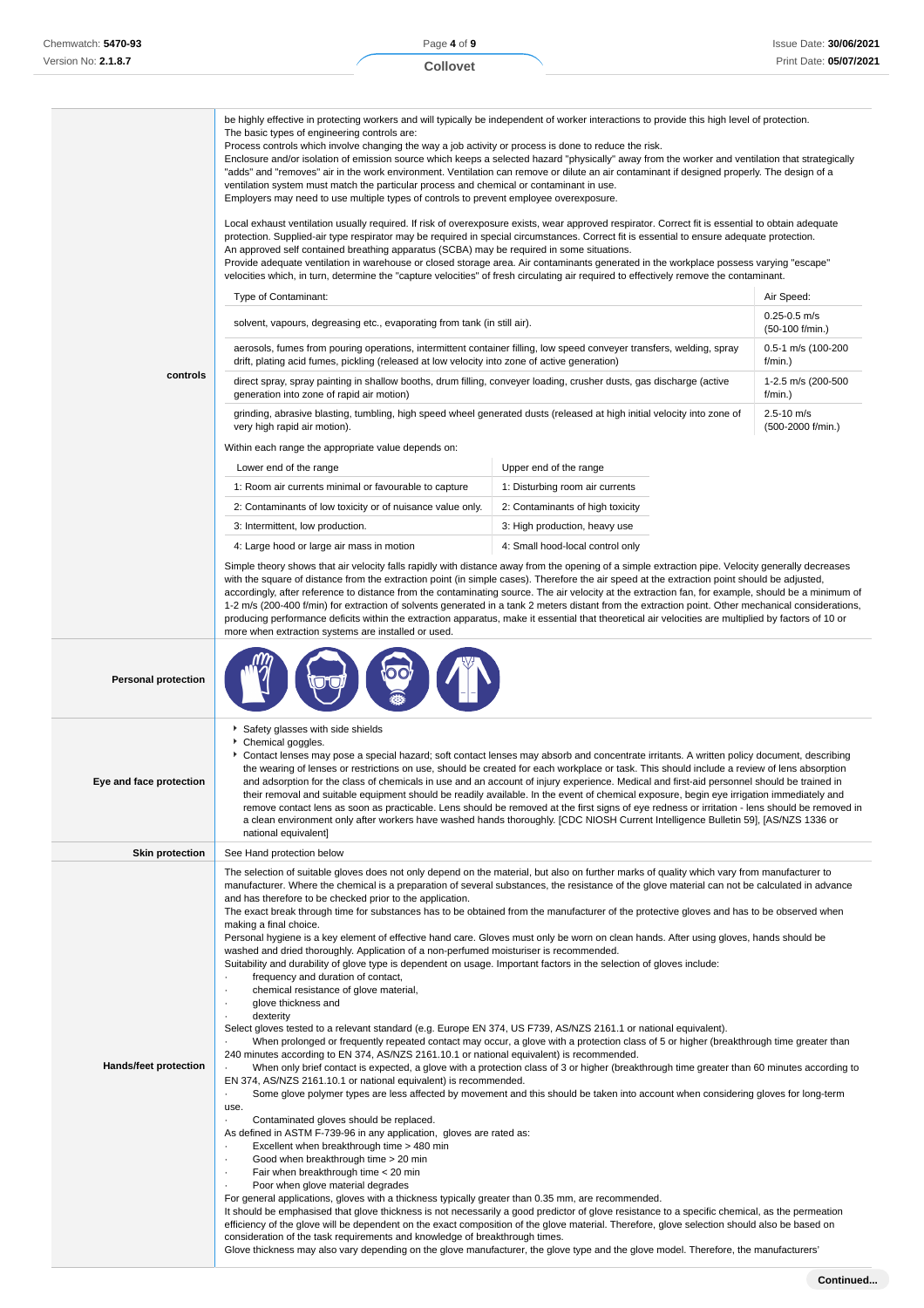| Chemwatch: 5470-93<br>Version No: 2.1.8.7 |                                                                                                                                                                                                                                                                                                                                                                                                         | Page 5 of 9<br><b>Collovet</b> | Issue Date: 30/06/2021<br>Print Date: 05/07/2021                                                                                                                                                                                                                                                                                                                                                                             |
|-------------------------------------------|---------------------------------------------------------------------------------------------------------------------------------------------------------------------------------------------------------------------------------------------------------------------------------------------------------------------------------------------------------------------------------------------------------|--------------------------------|------------------------------------------------------------------------------------------------------------------------------------------------------------------------------------------------------------------------------------------------------------------------------------------------------------------------------------------------------------------------------------------------------------------------------|
|                                           | technical data should always be taken into account to ensure selection of the most appropriate glove for the task.<br>Note: Depending on the activity being conducted, gloves of varying thickness may be required for specific tasks. For example:<br>only likely to give short duration protection and would normally be just for single use applications, then disposed of.<br>or puncture potential |                                | Thinner gloves (down to 0.1 mm or less) may be required where a high degree of manual dexterity is needed. However, these gloves are<br>Thicker gloves (up to 3 mm or more) may be required where there is a mechanical (as well as a chemical) risk i.e. where there is abrasion<br>Gloves must only be worn on clean hands. After using gloves, hands should be washed and dried thoroughly. Application of a non-perfumed |

|                        | moisturiser is recommended.<br>Wear general protective gloves, eg. light weight rubber gloves. |
|------------------------|------------------------------------------------------------------------------------------------|
| <b>Body protection</b> | See Other protection below                                                                     |
| Other protection       | • Overalls.<br>P.V.C apron.<br>Barrier cream.<br>Skin cleansing cream.<br>▶ Eye wash unit.     |

#### **Respiratory protection**

Type A Filter of sufficient capacity. (AS/NZS 1716 & 1715, EN 143:2000 & 149:2001, ANSI Z88 or national equivalent)

Where the concentration of gas/particulates in the breathing zone, approaches or exceeds the "Exposure Standard" (or ES), respiratory protection is required. Degree of protection varies with both face-piece and Class of filter; the nature of protection varies with Type of filter.

| <b>Required Minimum Protection Factor</b> | <b>Half-Face Respirator</b> | <b>Full-Face Respirator</b> | <b>Powered Air Respirator</b> |
|-------------------------------------------|-----------------------------|-----------------------------|-------------------------------|
| up to $10 \times ES$                      | A-AUS                       |                             | A-PAPR-AUS / Class 1          |
| up to $50 \times ES$                      | -                           | A-AUS / Class 1             |                               |
| up to $100 \times ES$                     |                             | A-2                         | A-PAPR-2 ^                    |

^ - Full-face

A(All classes) = Organic vapours, B AUS or B1 = Acid gasses, B2 = Acid gas or hydrogen cyanide(HCN), B3 = Acid gas or hydrogen cyanide(HCN), E = Sulfur dioxide(SO2), G = Agricultural chemicals, K = Ammonia(NH3), Hg = Mercury, NO = Oxides of nitrogen, MB = Methyl bromide, AX = Low boiling point organic compounds(below 65 degC)

Cartridge respirators should never be used for emergency ingress or in areas of unknown vapour concentrations or oxygen content.

- ▶ The wearer must be warned to leave the contaminated area immediately on detecting any odours through the respirator. The odour may indicate that the mask is not functioning properly, that the vapour concentration is too high, or that the mask is not properly fitted. Because of these limitations, only restricted use of cartridge respirators is considered appropriate.
- Cartridge performance is affected by humidity. Cartridges should be changed after 2 hr of continuous use unless it is determined that the humidity is less than 75%, in which case, cartridges can be used for 4 hr. Used cartridges should be discarded daily, regardless of the length of time used

#### **SECTION 9 Physical and chemical properties**

#### **Information on basic physical and chemical properties**

| Appearance                                      | Dark brown viscous liquid with distinctive odour; miscible with water. |                                            |                |
|-------------------------------------------------|------------------------------------------------------------------------|--------------------------------------------|----------------|
|                                                 |                                                                        |                                            |                |
| <b>Physical state</b>                           | Liquid                                                                 | Relative density (Water = 1)               | 1.05-1.06      |
| Odour                                           | Not Available                                                          | Partition coefficient n-octanol<br>/ water | Not Available  |
| <b>Odour threshold</b>                          | Not Available                                                          | Auto-ignition temperature (°C)             | Not Available  |
| pH (as supplied)                                | $5 - 6$                                                                | <b>Decomposition temperature</b>           | Not Available  |
| Melting point / freezing point<br>(°C)          | Not Available                                                          | Viscosity (cSt)                            | Not Available  |
| Initial boiling point and boiling<br>range (°C) | 100                                                                    | Molecular weight (g/mol)                   | Not Applicable |
| Flash point (°C)                                | Not Applicable                                                         | <b>Taste</b>                               | Not Available  |
| <b>Evaporation rate</b>                         | Not Available                                                          | <b>Explosive properties</b>                | Not Available  |
| Flammability                                    | Not Applicable                                                         | <b>Oxidising properties</b>                | Not Available  |
| Upper Explosive Limit (%)                       | Not Applicable                                                         | Surface Tension (dyn/cm or<br>$mN/m$ )     | Not Available  |
| Lower Explosive Limit (%)                       | Not Applicable                                                         | <b>Volatile Component (%vol)</b>           | Not Available  |
| Vapour pressure (kPa)                           | Not Available                                                          | Gas group                                  | Not Available  |
| Solubility in water                             | Miscible                                                               | pH as a solution (%)                       | Not Available  |
| Vapour density (Air = 1)                        | Not Available                                                          | VOC g/L                                    | Not Available  |

## **SECTION 10 Stability and reactivity**

| Reactivity                            | See section 7                                                                                                                    |
|---------------------------------------|----------------------------------------------------------------------------------------------------------------------------------|
| <b>Chemical stability</b>             | Unstable in the presence of incompatible materials.<br>Product is considered stable.<br>Hazardous polymerisation will not occur. |
| Possibility of hazardous<br>reactions | See section 7                                                                                                                    |
| <b>Conditions to avoid</b>            | See section 7                                                                                                                    |
| Incompatible materials                | See section 7                                                                                                                    |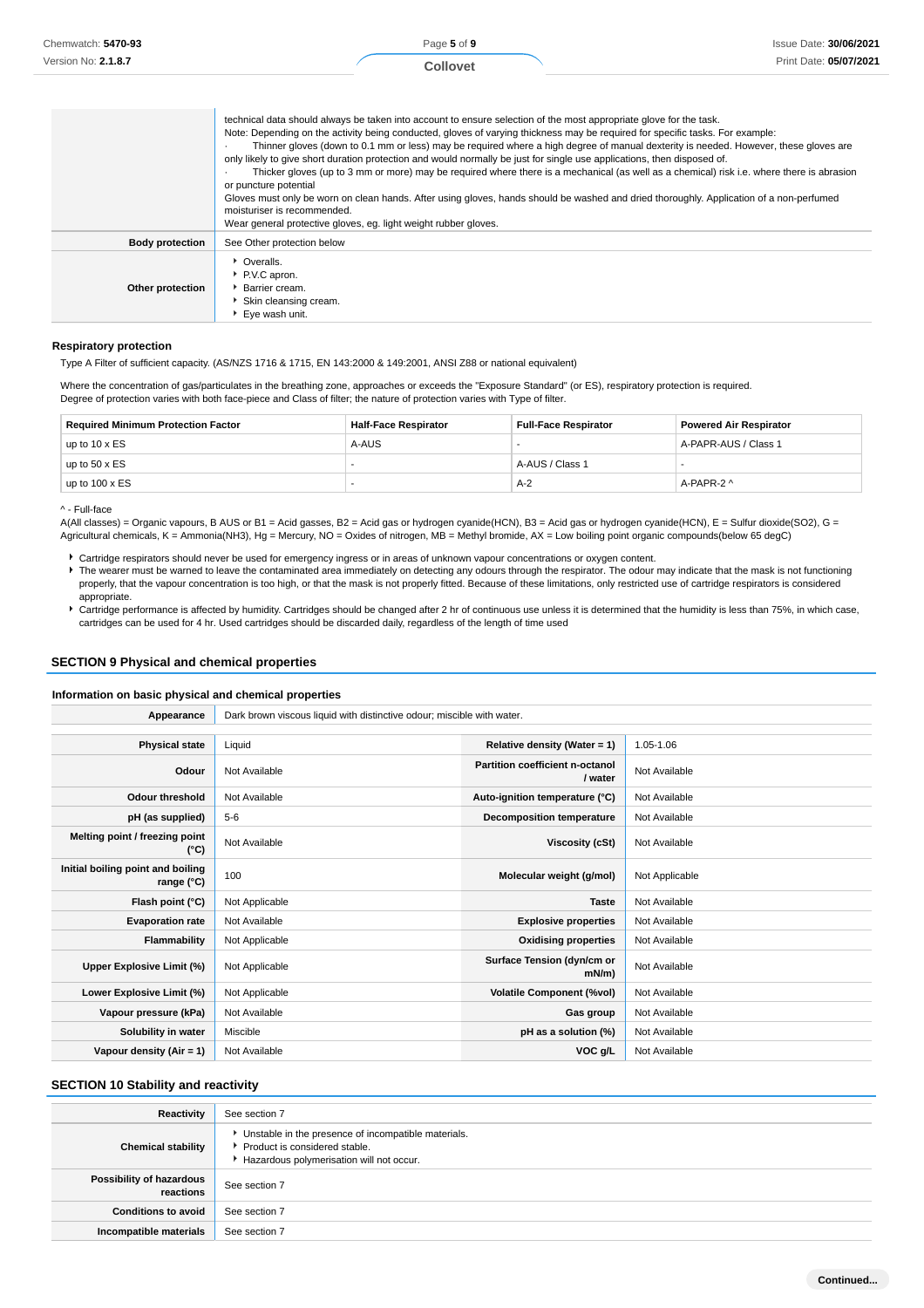Page **6** of **9**

**Collovet**

**Hazardous decomposition**<br>**products** See section 5

## **SECTION 11 Toxicological information**

|  | Information on toxicological effects |  |
|--|--------------------------------------|--|
|  |                                      |  |

| Inhaled             | The material is not thought to produce adverse health effects or irritation of the respiratory tract (as classified by EC Directives using animal<br>models). Nevertheless, good hygiene practice requires that exposure be kept to a minimum and that suitable control measures be used in an<br>occupational setting.                                                                                                                                                                                                                                                                                                                                                                                                                                                                                                                                                                                                                                                                                                                                                                                                                                                                                                                                                                                                                                                                                                                                                                                                                                                                                                                                                                                                                                                                                                                                                                                                                                                                                                                                                                                                                                                                                                  |
|---------------------|--------------------------------------------------------------------------------------------------------------------------------------------------------------------------------------------------------------------------------------------------------------------------------------------------------------------------------------------------------------------------------------------------------------------------------------------------------------------------------------------------------------------------------------------------------------------------------------------------------------------------------------------------------------------------------------------------------------------------------------------------------------------------------------------------------------------------------------------------------------------------------------------------------------------------------------------------------------------------------------------------------------------------------------------------------------------------------------------------------------------------------------------------------------------------------------------------------------------------------------------------------------------------------------------------------------------------------------------------------------------------------------------------------------------------------------------------------------------------------------------------------------------------------------------------------------------------------------------------------------------------------------------------------------------------------------------------------------------------------------------------------------------------------------------------------------------------------------------------------------------------------------------------------------------------------------------------------------------------------------------------------------------------------------------------------------------------------------------------------------------------------------------------------------------------------------------------------------------------|
| Ingestion           | The material has NOT been classified by EC Directives or other classification systems as "harmful by ingestion". This is because of the lack of<br>corroborating animal or human evidence. The material may still be damaging to the health of the individual, following ingestion, especially where<br>pre-existing organ (e.g liver, kidney) damage is evident. Present definitions of harmful or toxic substances are generally based on doses<br>producing mortality rather than those producing morbidity (disease, ill-health). Gastrointestinal tract discomfort may produce nausea and<br>vomiting. In an occupational setting however, ingestion of insignificant quantities is not thought to be cause for concern.                                                                                                                                                                                                                                                                                                                                                                                                                                                                                                                                                                                                                                                                                                                                                                                                                                                                                                                                                                                                                                                                                                                                                                                                                                                                                                                                                                                                                                                                                            |
| <b>Skin Contact</b> | Limited evidence exists, or practical experience predicts, that the material either produces inflammation of the skin in a substantial number of<br>individuals following direct contact, and/or produces significant inflammation when applied to the healthy intact skin of animals, for up to four<br>hours, such inflammation being present twenty-four hours or more after the end of the exposure period. Skin irritation may also be present after<br>prolonged or repeated exposure; this may result in a form of contact dermatitis (nonallergic). The dermatitis is often characterised by skin<br>redness (erythema) and swelling (oedema) which may progress to blistering (vesiculation), scaling and thickening of the epidermis. At the<br>microscopic level there may be intercellular oedema of the spongy layer of the skin (spongiosis) and intracellular oedema of the epidermis.<br>Open cuts, abraded or irritated skin should not be exposed to this material<br>Entry into the blood-stream through, for example, cuts, abrasions, puncture wounds or lesions, may produce systemic injury with harmful effects.<br>Examine the skin prior to the use of the material and ensure that any external damage is suitably protected.                                                                                                                                                                                                                                                                                                                                                                                                                                                                                                                                                                                                                                                                                                                                                                                                                                                                                                                                                                 |
| Eye                 | Although the liquid is not thought to be an irritant (as classified by EC Directives), direct contact with the eye may produce transient discomfort<br>characterised by tearing or conjunctival redness (as with windburn).                                                                                                                                                                                                                                                                                                                                                                                                                                                                                                                                                                                                                                                                                                                                                                                                                                                                                                                                                                                                                                                                                                                                                                                                                                                                                                                                                                                                                                                                                                                                                                                                                                                                                                                                                                                                                                                                                                                                                                                              |
| Chronic             | Limited evidence suggests that repeated or long-term occupational exposure may produce cumulative health effects involving organs or<br>biochemical systems.<br>Chronic excessive iron exposure has been associated with haemosiderosis and consequent possible damage to the liver and pancreas.<br>Haemosiderin is a golden-brown insoluble protein produced by phagocytic digestion of haematin (an iron-based pigment). Haemosiderin is found<br>in most tissues, especially in the liver, in the form of granules. Other sites of haemosiderin deposition include the pancreas and skin. A related<br>condition, haemochromatosis, which involves a disorder of metabolism of these deposits, may produce cirrhosis of the liver, diabetes, and bronze<br>pigmentation of the skin - heart failure may eventually occur.<br>Such exposure may also produce conjunctivitis, choroiditis, retinitis (both inflammatory conditions involving the eye) and siderosis of tissues if<br>iron remains in these tissues. Siderosis is a form of pneumoconiosis produced by iron dusts. Siderosis also includes discoloration of organs,<br>excess circulating iron and degeneration of the retina, lens and uvea as a result of the deposition of intraocular iron. Siderosis might also involve<br>the lungs - involvement rarely develops before ten years of regular exposure. Often there is an accompanying inflammatory reaction of the<br>bronchi. Permanent scarring of the lungs does not normally occur.<br>High levels of iron may raise the risk of cancer. This concern stems from the theory that iron causes oxidative damage to tissues and organs by<br>generating highly reactive chemicals, called free radicals, which subsequently react with DNA. Cells may be disrupted and may be become<br>cancerous. People whose genetic disposition prevents them from keeping tight control over iron (e.g. those with the inherited disorder,<br>haemochromatosis) may be at increased risk.<br>Iron overload in men may lead to diabetes, arthritis, liver cancer, heart irregularities and problems with other organs as iron builds up.<br>[K. Schmidt, New Scientist, No. 1919 pp.11-12, 2nd April, 1994] |

| <b>Collovet</b>         | <b>TOXICITY</b><br>Not Available                                                                                                                                                                                                | <b>IRRITATION</b><br>Not Available                                                                                 |  |
|-------------------------|---------------------------------------------------------------------------------------------------------------------------------------------------------------------------------------------------------------------------------|--------------------------------------------------------------------------------------------------------------------|--|
| ammonium ferric citrate | <b>TOXICITY</b><br>dermal (mammal) LD50: >2000 mg/kg[1]<br>Oral(Rat) LD50; >2000 mg/kg[1]                                                                                                                                       | <b>IRRITATION</b><br>Eye: adverse effect observed (irritating)[1]<br>Skin: adverse effect observed (irritating)[1] |  |
| Legend:                 | 1. Value obtained from Europe ECHA Registered Substances - Acute toxicity 2.* Value obtained from manufacturer's SDS. Unless otherwise<br>specified data extracted from RTECS - Register of Toxic Effect of chemical Substances |                                                                                                                    |  |

| <b>AMMONIUM FERRIC CITRATE</b>                                                                                                                                                          | Asthma-like symptoms may continue for months or even years after exposure to the material ceases. This may be due to a non-allergenic<br>condition known as reactive airways dysfunction syndrome (RADS) which can occur following exposure to high levels of highly irritating<br>compound. Key criteria for the diagnosis of RADS include the absence of preceding respiratory disease, in a non-atopic individual, with abrupt<br>onset of persistent asthma-like symptoms within minutes to hours of a documented exposure to the irritant. A reversible airflow pattern, on<br>spirometry, with the presence of moderate to severe bronchial hyperreactivity on methacholine challenge testing and the lack of minimal<br>lymphocytic inflammation, without eosinophilia, have also been included in the criteria for diagnosis of RADS. RADS (or asthma) following an<br>irritating inhalation is an infrequent disorder with rates related to the concentration of and duration of exposure to the irritating substance.<br>Industrial bronchitis, on the other hand, is a disorder that occurs as result of exposure due to high concentrations of irritating substance (often<br>particulate in nature) and is completely reversible after exposure ceases. The disorder is characterised by dyspnea, cough and mucus<br>production.<br>No significant acute toxicological data identified in literature search. |                                 |                           |
|-----------------------------------------------------------------------------------------------------------------------------------------------------------------------------------------|---------------------------------------------------------------------------------------------------------------------------------------------------------------------------------------------------------------------------------------------------------------------------------------------------------------------------------------------------------------------------------------------------------------------------------------------------------------------------------------------------------------------------------------------------------------------------------------------------------------------------------------------------------------------------------------------------------------------------------------------------------------------------------------------------------------------------------------------------------------------------------------------------------------------------------------------------------------------------------------------------------------------------------------------------------------------------------------------------------------------------------------------------------------------------------------------------------------------------------------------------------------------------------------------------------------------------------------------------------------------------------------------------------------------------|---------------------------------|---------------------------|
| <b>Acute Toxicity</b>                                                                                                                                                                   | ×                                                                                                                                                                                                                                                                                                                                                                                                                                                                                                                                                                                                                                                                                                                                                                                                                                                                                                                                                                                                                                                                                                                                                                                                                                                                                                                                                                                                                         | Carcinogenicity                 | ×                         |
| <b>Skin Irritation/Corrosion</b>                                                                                                                                                        | ×                                                                                                                                                                                                                                                                                                                                                                                                                                                                                                                                                                                                                                                                                                                                                                                                                                                                                                                                                                                                                                                                                                                                                                                                                                                                                                                                                                                                                         | Reproductivity                  | ×                         |
| <b>Serious Eye Damage/Irritation</b>                                                                                                                                                    | ×                                                                                                                                                                                                                                                                                                                                                                                                                                                                                                                                                                                                                                                                                                                                                                                                                                                                                                                                                                                                                                                                                                                                                                                                                                                                                                                                                                                                                         | <b>STOT - Single Exposure</b>   | ×                         |
| <b>Respiratory or Skin</b><br>sensitisation                                                                                                                                             | ×                                                                                                                                                                                                                                                                                                                                                                                                                                                                                                                                                                                                                                                                                                                                                                                                                                                                                                                                                                                                                                                                                                                                                                                                                                                                                                                                                                                                                         | <b>STOT - Repeated Exposure</b> | ×                         |
| <b>Mutagenicity</b>                                                                                                                                                                     | ×                                                                                                                                                                                                                                                                                                                                                                                                                                                                                                                                                                                                                                                                                                                                                                                                                                                                                                                                                                                                                                                                                                                                                                                                                                                                                                                                                                                                                         | <b>Aspiration Hazard</b>        | $\boldsymbol{\mathsf{x}}$ |
| $\mathbf{r}$ , and $\mathbf{r}$ , and $\mathbf{r}$ , and $\mathbf{r}$ , and $\mathbf{r}$ , and $\mathbf{r}$ , and $\mathbf{r}$ , and $\mathbf{r}$ , and $\mathbf{r}$ , and $\mathbf{r}$ |                                                                                                                                                                                                                                                                                                                                                                                                                                                                                                                                                                                                                                                                                                                                                                                                                                                                                                                                                                                                                                                                                                                                                                                                                                                                                                                                                                                                                           |                                 |                           |

**Legend:**  $\mathbf{X}$  – Data either not available or does not fill the criteria for classification – Data available to make classification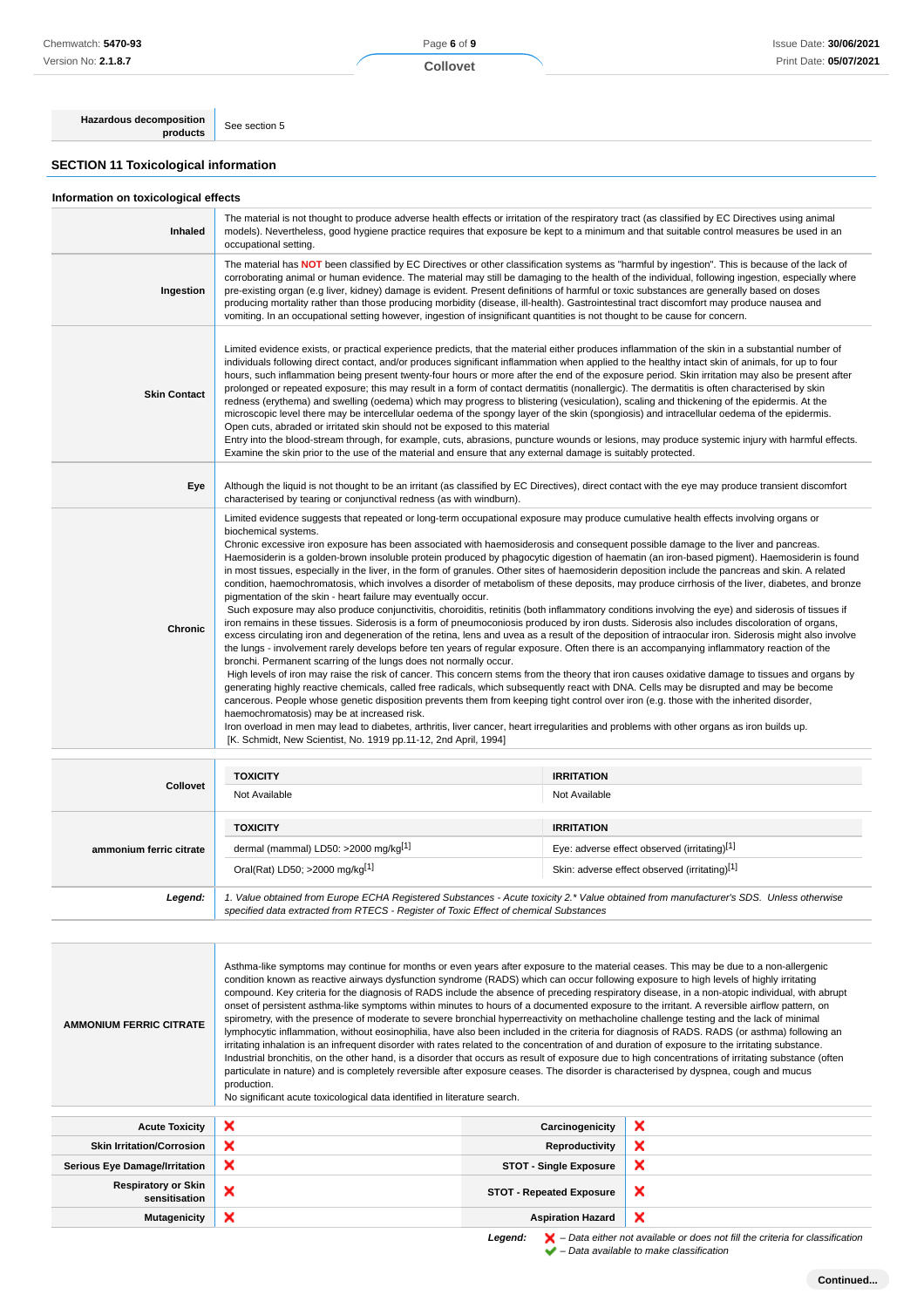## **SECTION 12 Ecological information**

| <b>Toxicity</b>         |                  |                                                                                                                                                                                                                                                                                                                                                                                                 |                               |                  |                  |
|-------------------------|------------------|-------------------------------------------------------------------------------------------------------------------------------------------------------------------------------------------------------------------------------------------------------------------------------------------------------------------------------------------------------------------------------------------------|-------------------------------|------------------|------------------|
|                         | Endpoint         | <b>Test Duration (hr)</b>                                                                                                                                                                                                                                                                                                                                                                       | <b>Species</b>                | Value            | Source           |
| <b>Collovet</b>         | Not<br>Available | Not Available                                                                                                                                                                                                                                                                                                                                                                                   | Not Available                 | Not<br>Available | Not<br>Available |
|                         | Endpoint         | <b>Test Duration (hr)</b>                                                                                                                                                                                                                                                                                                                                                                       | <b>Species</b>                | Value            | <b>Source</b>    |
|                         | EC50             | 72h                                                                                                                                                                                                                                                                                                                                                                                             | Algae or other aquatic plants | $>100$ mg/l      | 2                |
| ammonium ferric citrate | EC50             | 48h                                                                                                                                                                                                                                                                                                                                                                                             | Crustacea                     | $>100$ mg/l      | $\overline{2}$   |
|                         | LC50             | 96h                                                                                                                                                                                                                                                                                                                                                                                             | Fish                          | $>100$ mg/l      | 2                |
|                         | NOEC(ECx)        | 72h                                                                                                                                                                                                                                                                                                                                                                                             | Algae or other aguatic plants | $>=100$ mg/l     | 2                |
| Legend:                 |                  | Extracted from 1. IUCLID Toxicity Data 2. Europe ECHA Registered Substances - Ecotoxicological Information - Aquatic Toxicity 3. EPIWIN Suite<br>V3.12 (QSAR) - Aquatic Toxicity Data (Estimated) 4. US EPA, Ecotox database - Aquatic Toxicity Data 5. ECETOC Aquatic Hazard Assessment<br>Data 6. NITE (Japan) - Bioconcentration Data 7. METI (Japan) - Bioconcentration Data 8. Vendor Data |                               |                  |                  |

#### **DO NOT** discharge into sewer or waterways.

## **Persistence and degradability**

| Ingredient                       | Persistence: Water/Soil               | <b>Persistence: Air</b>               |
|----------------------------------|---------------------------------------|---------------------------------------|
|                                  | No Data available for all ingredients | No Data available for all ingredients |
| <b>Bioaccumulative potential</b> |                                       |                                       |
| Ingredient                       | <b>Bioaccumulation</b>                |                                       |
|                                  | No Data available for all ingredients |                                       |
| Mobility in soil                 |                                       |                                       |
| Ingredient                       | Mobility                              |                                       |
|                                  | No Data available for all ingredients |                                       |

## **SECTION 13 Disposal considerations**

| Waste treatment methods      |                                                                                                                                                                                                                                                                                                                                                                                                                                                                                                                                                                                                                                                                                                                                                                                                                                                                                                                                                                                                                                                                                                                                                                                                                                                                                                                                                                                                                                                                                                                                                                                                                                                                                                                                  |
|------------------------------|----------------------------------------------------------------------------------------------------------------------------------------------------------------------------------------------------------------------------------------------------------------------------------------------------------------------------------------------------------------------------------------------------------------------------------------------------------------------------------------------------------------------------------------------------------------------------------------------------------------------------------------------------------------------------------------------------------------------------------------------------------------------------------------------------------------------------------------------------------------------------------------------------------------------------------------------------------------------------------------------------------------------------------------------------------------------------------------------------------------------------------------------------------------------------------------------------------------------------------------------------------------------------------------------------------------------------------------------------------------------------------------------------------------------------------------------------------------------------------------------------------------------------------------------------------------------------------------------------------------------------------------------------------------------------------------------------------------------------------|
| Product / Packaging disposal | Legislation addressing waste disposal requirements may differ by country, state and/ or territory. Each user must refer to laws operating in their<br>area. In some areas, certain wastes must be tracked.<br>A Hierarchy of Controls seems to be common - the user should investigate:<br>Reduction<br>▶ Reuse<br>▶ Recycling<br>Disposal (if all else fails)<br>This material may be recycled if unused, or if it has not been contaminated so as to make it unsuitable for its intended use. If it has been<br>contaminated, it may be possible to reclaim the product by filtration, distillation or some other means. Shelf life considerations should also be<br>applied in making decisions of this type. Note that properties of a material may change in use, and recycling or reuse may not always be<br>appropriate.<br>DO NOT allow wash water from cleaning or process equipment to enter drains.<br>It may be necessary to collect all wash water for treatment before disposal.<br>In all cases disposal to sewer may be subject to local laws and regulations and these should be considered first.<br>• Where in doubt contact the responsible authority.<br>Recycle wherever possible.<br>▶ Consult manufacturer for recycling options or consult local or regional waste management authority for disposal if no suitable treatment or<br>disposal facility can be identified.<br>▶ Dispose of by: burial in a land-fill specifically licensed to accept chemical and / or pharmaceutical wastes or incineration in a licensed<br>apparatus (after admixture with suitable combustible material).<br>Decontaminate empty containers. Observe all label safeguards until containers are cleaned and destroyed. |

## **SECTION 14 Transport information**

| <b>Labels Required</b>  |                |  |
|-------------------------|----------------|--|
| <b>Marine Pollutant</b> | <b>NO</b>      |  |
| <b>HAZCHEM</b>          | Not Applicable |  |

**Land transport (ADG): NOT REGULATED FOR TRANSPORT OF DANGEROUS GOODS**

**Air transport (ICAO-IATA / DGR): NOT REGULATED FOR TRANSPORT OF DANGEROUS GOODS**

**Sea transport (IMDG-Code / GGVSee): NOT REGULATED FOR TRANSPORT OF DANGEROUS GOODS**

**Transport in bulk according to Annex II of MARPOL and the IBC code**

Not Applicable

**Transport in bulk in accordance with MARPOL Annex V and the IMSBC Code**

**Product name Group**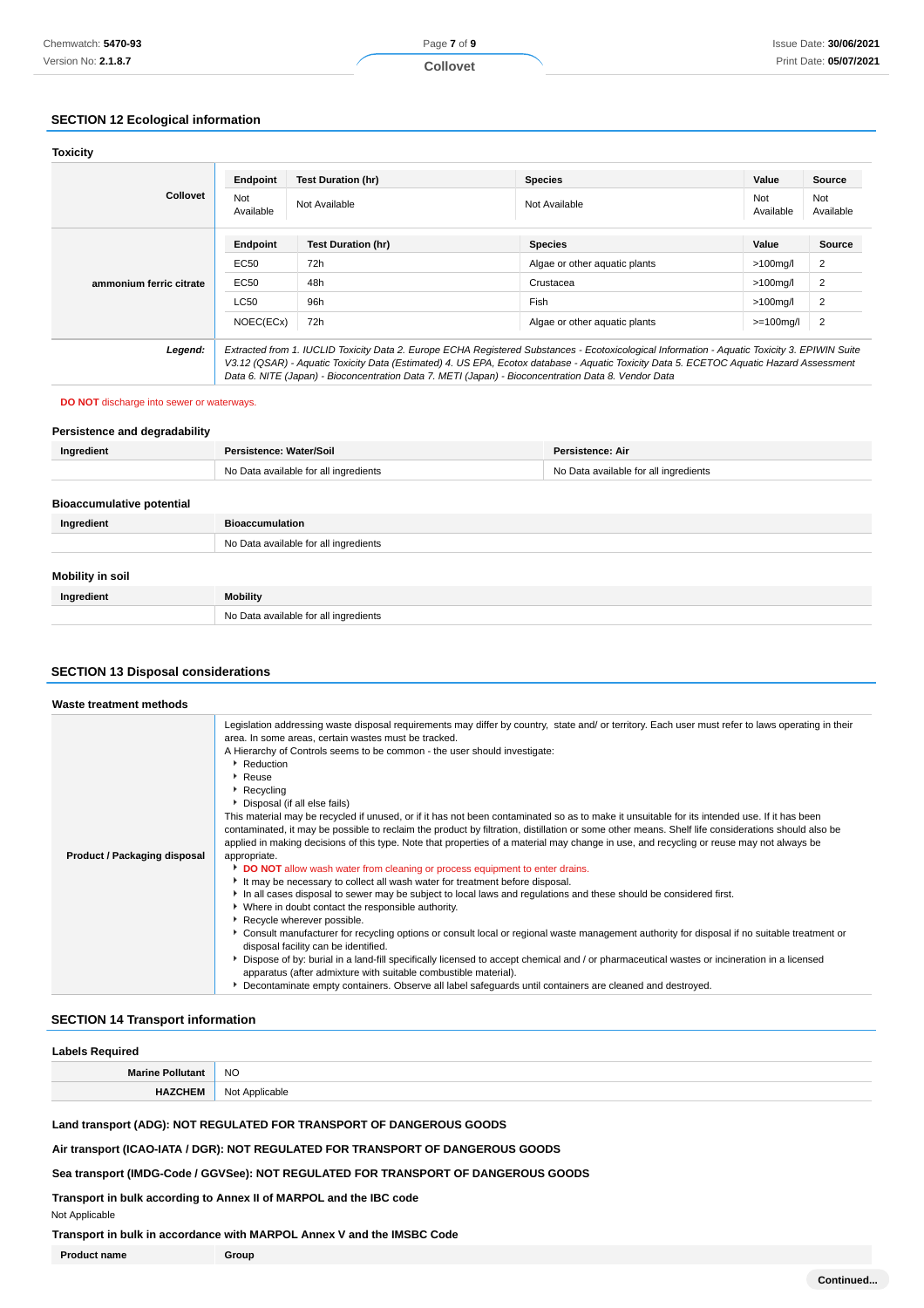| <b>Collovet</b>                                                                                                  | Print Date: 05/07/2021 |
|------------------------------------------------------------------------------------------------------------------|------------------------|
|                                                                                                                  |                        |
|                                                                                                                  |                        |
|                                                                                                                  |                        |
|                                                                                                                  |                        |
|                                                                                                                  |                        |
|                                                                                                                  |                        |
| Group<br>Not Available<br>Transport in bulk in accordance with the ICG Code<br><b>Ship Type</b><br>Not Available |                        |

#### **SECTION 15 Regulatory information**

#### **Safety, health and environmental regulations / legislation specific for the substance or mixture**

#### **ammonium ferric citrate is found on the following regulatory lists**

Australia Standard for the Uniform Scheduling of Medicines and Poisons (SUSMP) - Schedule 2 Australia Standard for the Uniform Scheduling of Medicines and Poisons (SUSMP) - Schedule 4

Australia Standard for the Uniform Scheduling of Medicines and Poisons (SUSMP) - Schedule 5

### Australia Standard for the Uniform Scheduling of Medicines and Poisons (SUSMP) - Schedule 6

**Continued...**

Australian Inventory of Industrial Chemicals (AIIC)

#### **National Inventory Status**

| <b>National Inventory</b>                          | <b>Status</b>                                                                                                                                                                                            |
|----------------------------------------------------|----------------------------------------------------------------------------------------------------------------------------------------------------------------------------------------------------------|
| Australia - AIIC / Australia<br>Non-Industrial Use | Yes                                                                                                                                                                                                      |
| Canada - DSL                                       | Yes                                                                                                                                                                                                      |
| Canada - NDSL                                      | No (ammonium ferric citrate)                                                                                                                                                                             |
| China - IECSC                                      | Yes                                                                                                                                                                                                      |
| Europe - EINEC / ELINCS / NLP                      | Yes                                                                                                                                                                                                      |
| Japan - ENCS                                       | No (ammonium ferric citrate)                                                                                                                                                                             |
| Korea - KECI                                       | Yes                                                                                                                                                                                                      |
| New Zealand - NZIoC                                | Yes                                                                                                                                                                                                      |
| Philippines - PICCS                                | Yes                                                                                                                                                                                                      |
| USA - TSCA                                         | Yes                                                                                                                                                                                                      |
| Taiwan - TCSI                                      | Yes                                                                                                                                                                                                      |
| Mexico - INSQ                                      | Yes                                                                                                                                                                                                      |
| Vietnam - NCI                                      | Yes                                                                                                                                                                                                      |
| Russia - FBEPH                                     | Yes                                                                                                                                                                                                      |
| Legend:                                            | Yes = All CAS declared ingredients are on the inventory<br>No = One or more of the CAS listed ingredients are not on the inventory and are not exempt from listing(see specific ingredients in brackets) |

#### **SECTION 16 Other information**

#### **Other information**

Classification of the preparation and its individual components has drawn on official and authoritative sources as well as independent review by the Chemwatch Classification committee using available literature references.

The SDS is a Hazard Communication tool and should be used to assist in the Risk Assessment. Many factors determine whether the reported Hazards are Risks in the workplace or other settings. Risks may be determined by reference to Exposures Scenarios. Scale of use, frequency of use and current or available engineering controls must be considered.

#### **Definitions and abbreviations**

PC-TWA: Permissible Concentration-Time Weighted Average PC-STEL: Permissible Concentration-Short Term Exposure Limit IARC: International Agency for Research on Cancer ACGIH: American Conference of Governmental Industrial Hygienists STEL: Short Term Exposure Limit TEEL: Temporary Emergency Exposure Limit。 IDLH: Immediately Dangerous to Life or Health Concentrations ES: Exposure Standard OSF: Odour Safety Factor NOAEL :No Observed Adverse Effect Level LOAEL: Lowest Observed Adverse Effect Level TLV: Threshold Limit Value LOD: Limit Of Detection OTV: Odour Threshold Value BCF: BioConcentration Factors BEI: Biological Exposure Index AIIC: Australian Inventory of Industrial Chemicals DSL: Domestic Substances List NDSL: Non-Domestic Substances List IECSC: Inventory of Existing Chemical Substance in China EINECS: European INventory of Existing Commercial chemical Substances